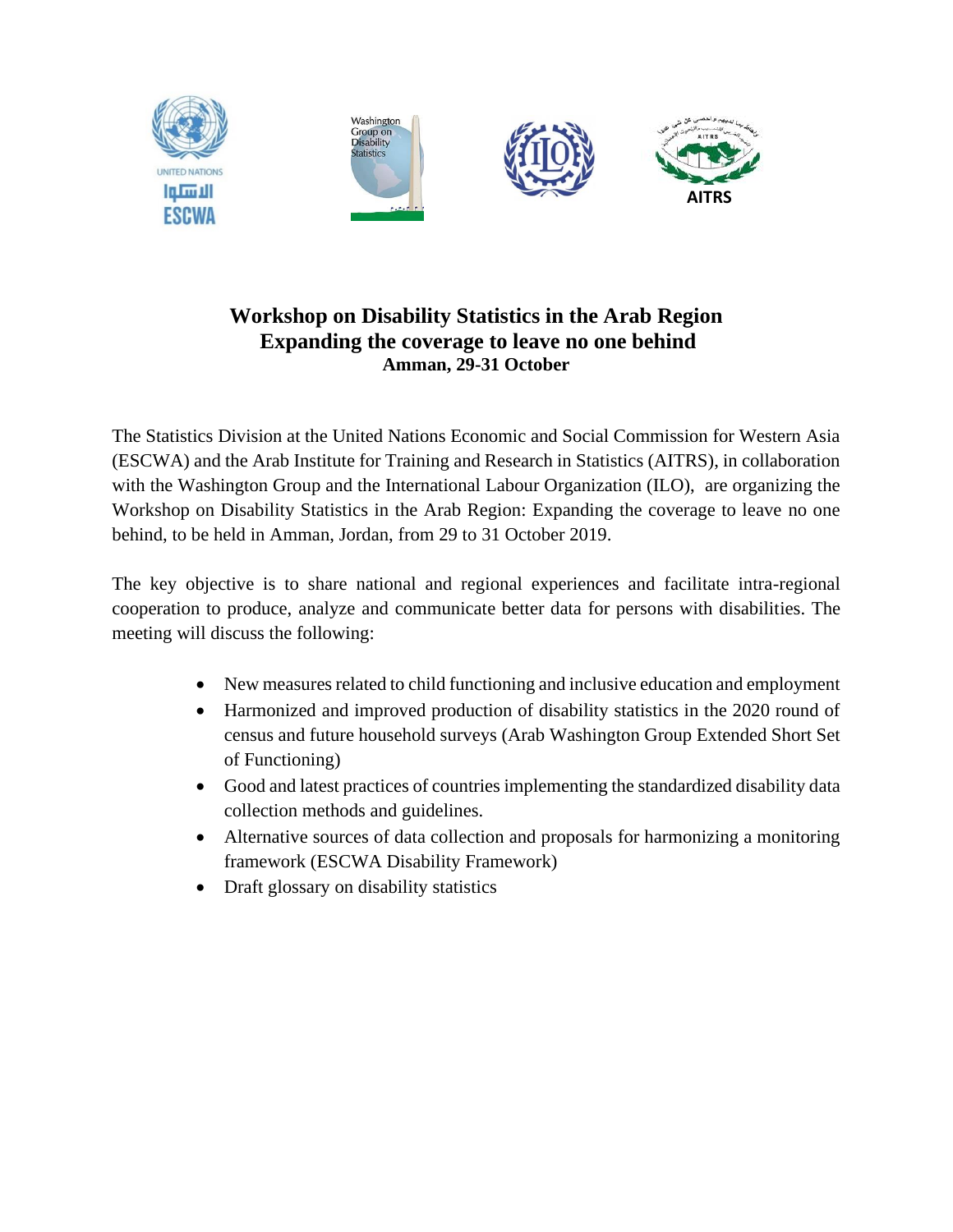# **Agenda**

| DAY 1- Tuesday 29 October 2019 |                                                                                                                                                                             |                           |  |
|--------------------------------|-----------------------------------------------------------------------------------------------------------------------------------------------------------------------------|---------------------------|--|
| $8:30 - 9:00$                  |                                                                                                                                                                             |                           |  |
|                                | Welcome and registration<br><b>Opening Speeches</b>                                                                                                                         | Moderator<br><b>AITRS</b> |  |
| $09:00 - 10:00$                | AITRS/ESCWA                                                                                                                                                                 |                           |  |
|                                | Introduction of participants                                                                                                                                                |                           |  |
| $10:00 - 11:00$                | Session 1: latest developments and activities at the global and<br>regional levels                                                                                          | <b>AITRS</b>              |  |
|                                | WG/Leob Mitch                                                                                                                                                               |                           |  |
|                                | ILO/Valentina Stoevska                                                                                                                                                      |                           |  |
|                                | ESCWA/Neda Jafar                                                                                                                                                            |                           |  |
| 11:00-11:30                    | Coffee break/ Group photo                                                                                                                                                   |                           |  |
| $11:30 - 13:00$                | Session 2: Concepts, guidelines and methods on Washington<br><b>Group questions on functioning</b>                                                                          | <b>AITRS</b>              |  |
|                                | - ESCWA on Arab Washington Group Extended Short Set<br>- Washington Group Extended Set                                                                                      |                           |  |
|                                | Panel discussion                                                                                                                                                            |                           |  |
| 13:00-14:00                    | Lunch Break                                                                                                                                                                 |                           |  |
| 14:00-17:00                    | - Country latest implementation of WG questions (since 2017):<br>methodology and results and future plans to include the Arab<br><b>Extended Washington Group Short Set</b> | <b>ESCWA</b>              |  |
|                                | Syria, MICs 2017, Ms. Ghania Halim Kache<br>Palestine, Census 2017, VAW 2019, Mr. Mohammed<br>Omari + video                                                                 |                           |  |
|                                | Iraq, MICs 2018, Ms. Sundus Jawad AL-Husseni<br>Morocco, VAW 2018, Nadia LKHOULF                                                                                            |                           |  |
|                                | Egypt, Census 2017, Ms. Haidy Samy Mohamed                                                                                                                                  |                           |  |
| 15:30-16:00                    | Coffee break                                                                                                                                                                |                           |  |
|                                | Jordan, Census 2015, Ms. Jehan Musa/Mr Fasil Al-<br>Rasheed<br>Saudi Arabia, MICs 2017, Mr. Hamad Abdulaziz Alshaya                                                         |                           |  |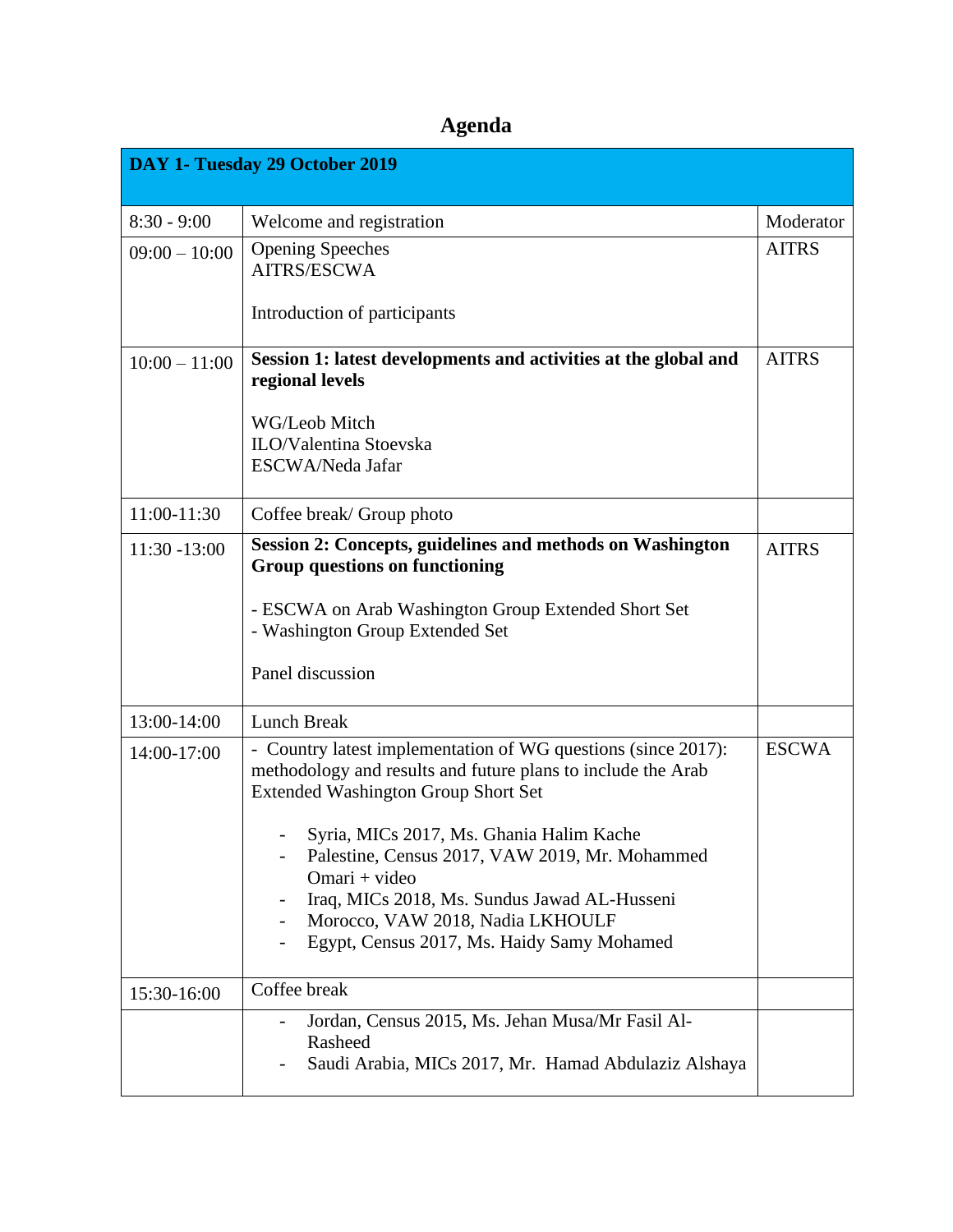| DAY 2- Wednesday 30 October 2019           |                                                                                                                                                                                                                                                                                                                                                                                     |                         |  |
|--------------------------------------------|-------------------------------------------------------------------------------------------------------------------------------------------------------------------------------------------------------------------------------------------------------------------------------------------------------------------------------------------------------------------------------------|-------------------------|--|
| $8:30 - 9:30$                              | Working group recap of day 1                                                                                                                                                                                                                                                                                                                                                        |                         |  |
| $9:30 - 11:00$                             | <b>Session 3: Child functioning modules</b><br>- Child functioning for children age 2-4 years<br>- Child functioning for children age 5-17 years<br>Country practices:<br>Tunis MICs 6 2018, Ms. Sarra Salem Selmi<br>Iraq MICs 6 2018, Ms. Sundus Jawad<br>Panel discussion<br><b>ESCWA Dashboard on Disability Statistics</b><br>Exercise on implementing the regional guidelines | <b>WG</b>               |  |
| 11:00-11:30                                | Coffee break                                                                                                                                                                                                                                                                                                                                                                        |                         |  |
| $11:30 - 13:00$                            | <b>Session 4: Other modules for data collection</b><br>- WG on Inclusive Education, Mr. Leob Mitch<br>- ILO disability module, Ms. Valentina Stoevska<br>Panel discussion                                                                                                                                                                                                           |                         |  |
| 13:00-14:00                                | <b>Lunch Break</b>                                                                                                                                                                                                                                                                                                                                                                  |                         |  |
| 14:00-14:00<br>15:30-16:00<br>Coffee break | Session 5: Collecting information on assistive devices and<br>need of services<br>ESCWA – Information on assistive devices<br>WG – Information on need of services<br>Country practices                                                                                                                                                                                             | WG/ESC<br><b>WA/ILO</b> |  |
|                                            | Panel discussion                                                                                                                                                                                                                                                                                                                                                                    |                         |  |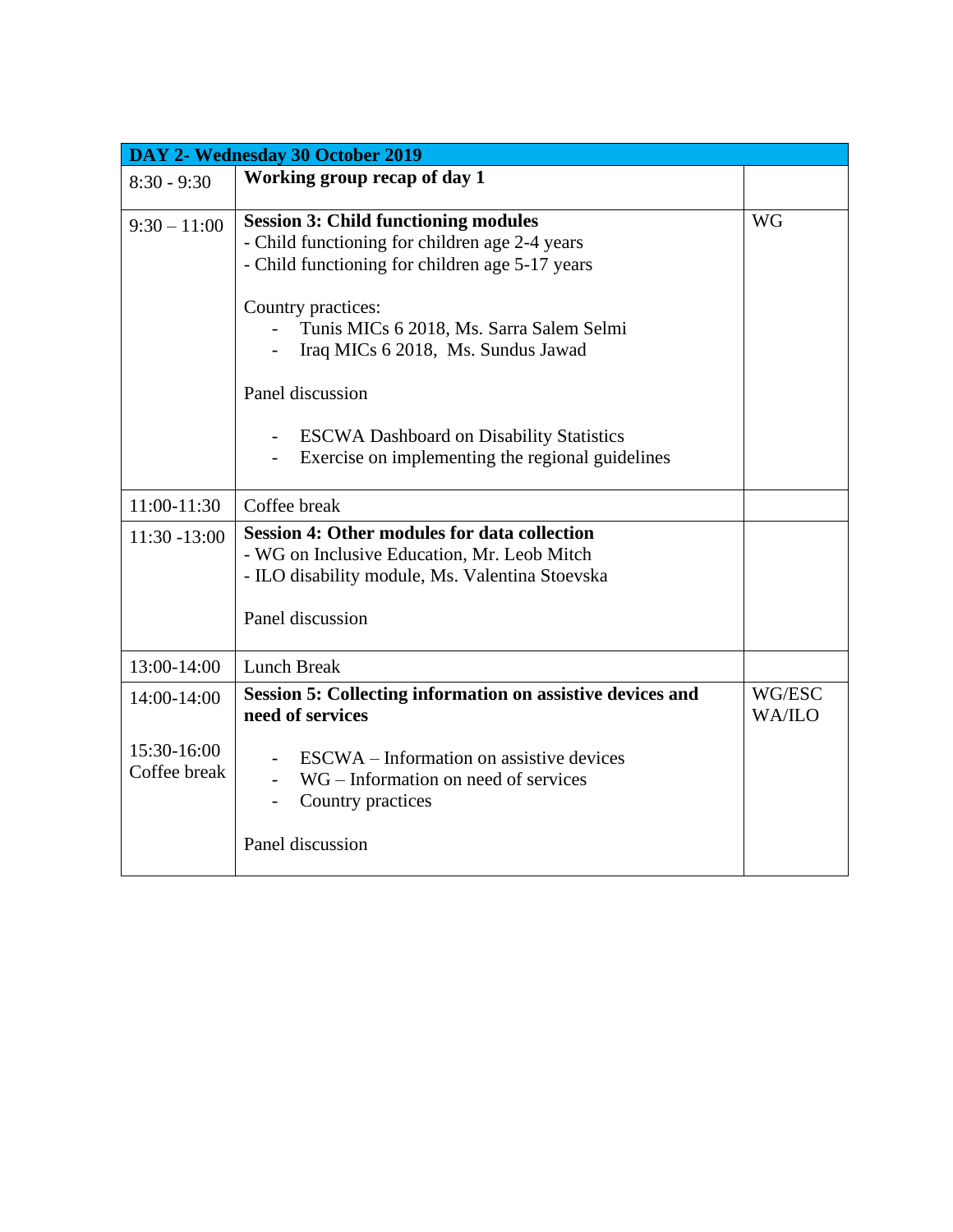| DAY 3 – Thursday 30 October 2019 |                                                                                                                                                                                                       |                              |  |
|----------------------------------|-------------------------------------------------------------------------------------------------------------------------------------------------------------------------------------------------------|------------------------------|--|
| 8:30-9:30                        | Working group recap of day 2                                                                                                                                                                          |                              |  |
| $9:30 - 11:00$                   | Session 6: Data sources, coherence, comparability and<br>challenges to integrate the different datasets to develop a<br>comprehensive monitoring framework<br><b>ESCWA Disability Framework</b>       | <b>ESCWA</b><br>WG & ILO     |  |
| 11:00-11:30                      | Panel discussion<br>- Statistical surveys and other data sources<br>- National efforts/proposals to integrate datasets from different<br>sources<br><b>Coffee break</b>                               |                              |  |
| $11:30-$<br>13:00                | <b>Session 7: Analysis of disability statistics</b><br>$WG$ – prevalence of disability indicators<br>ESCWA – prevalence of disability indicators by<br>population, education and employment variables | <b>WG</b><br><b>ESCWA</b>    |  |
| 13:00-14:00                      | Lunch Break                                                                                                                                                                                           |                              |  |
| 14:00-15:30                      | <b>Conclusion and Certificates</b>                                                                                                                                                                    | <b>AITRS</b><br><b>ESCWA</b> |  |